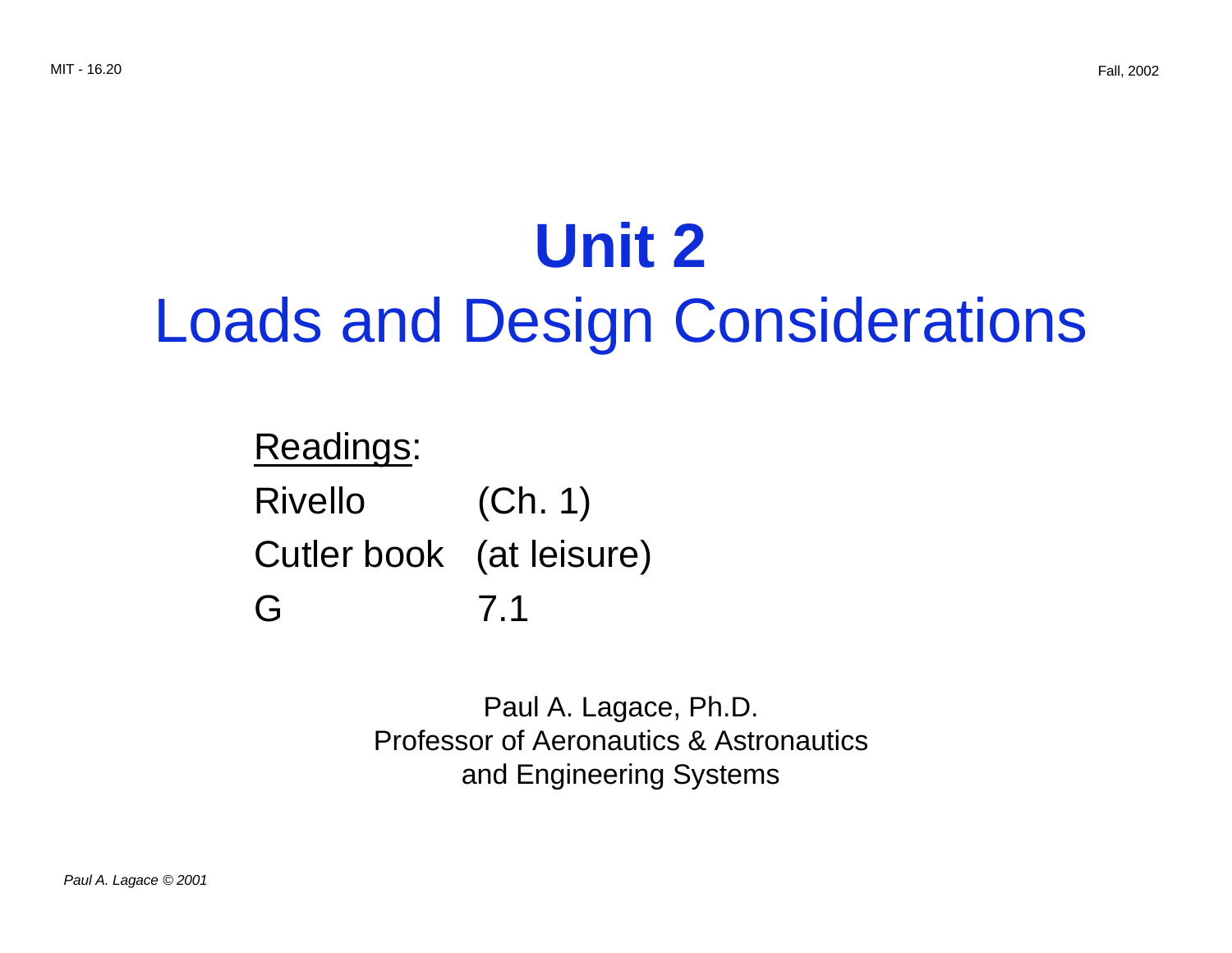# Sources of Stresses and Strains

Depends on type of structure

Aircraft **Launch Vehicles** Space Structures

#### General Other Considerations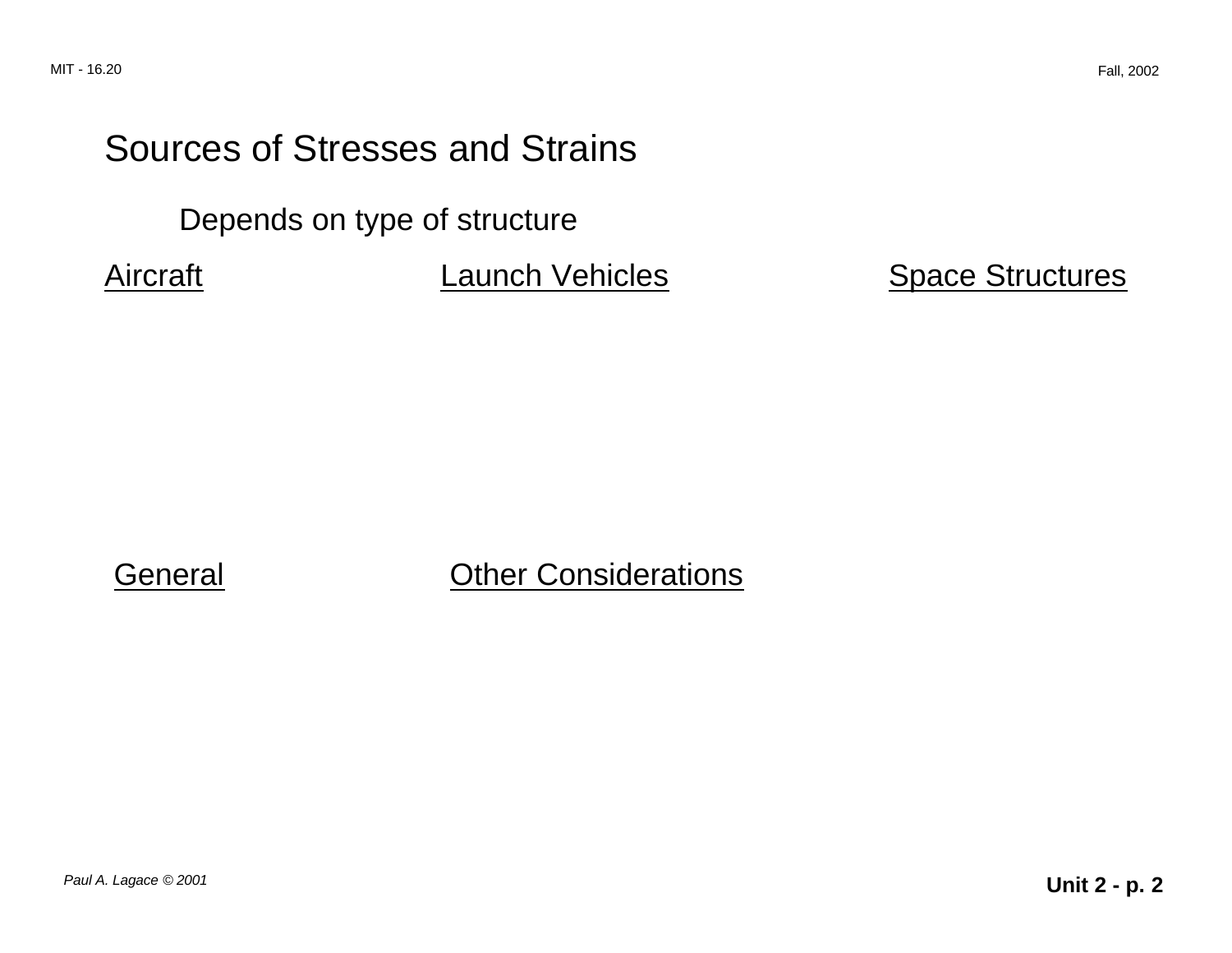Can generally divide these into:

- Normal operational effects (regular use)
- Environmental effects (internal stresses, material property degradation)
- Isolated effects (lightning, impact)
- In a (large company)
	- "Design" group does general management
	- "Loads" group determines operating conditions
	- This is passed on to "stress" group that analyzes stresses and deformations
	- "Materials" group provides material ultimates, etc.
	- <sup>⇒</sup> **Need to understand each part**

### NOTE:

New approach in companies: IPT (Integrated Product Teams)

DBT (Design Build Teams) - people from each branch including manufacturing and marketing  $\Rightarrow$  even more important to understand various factors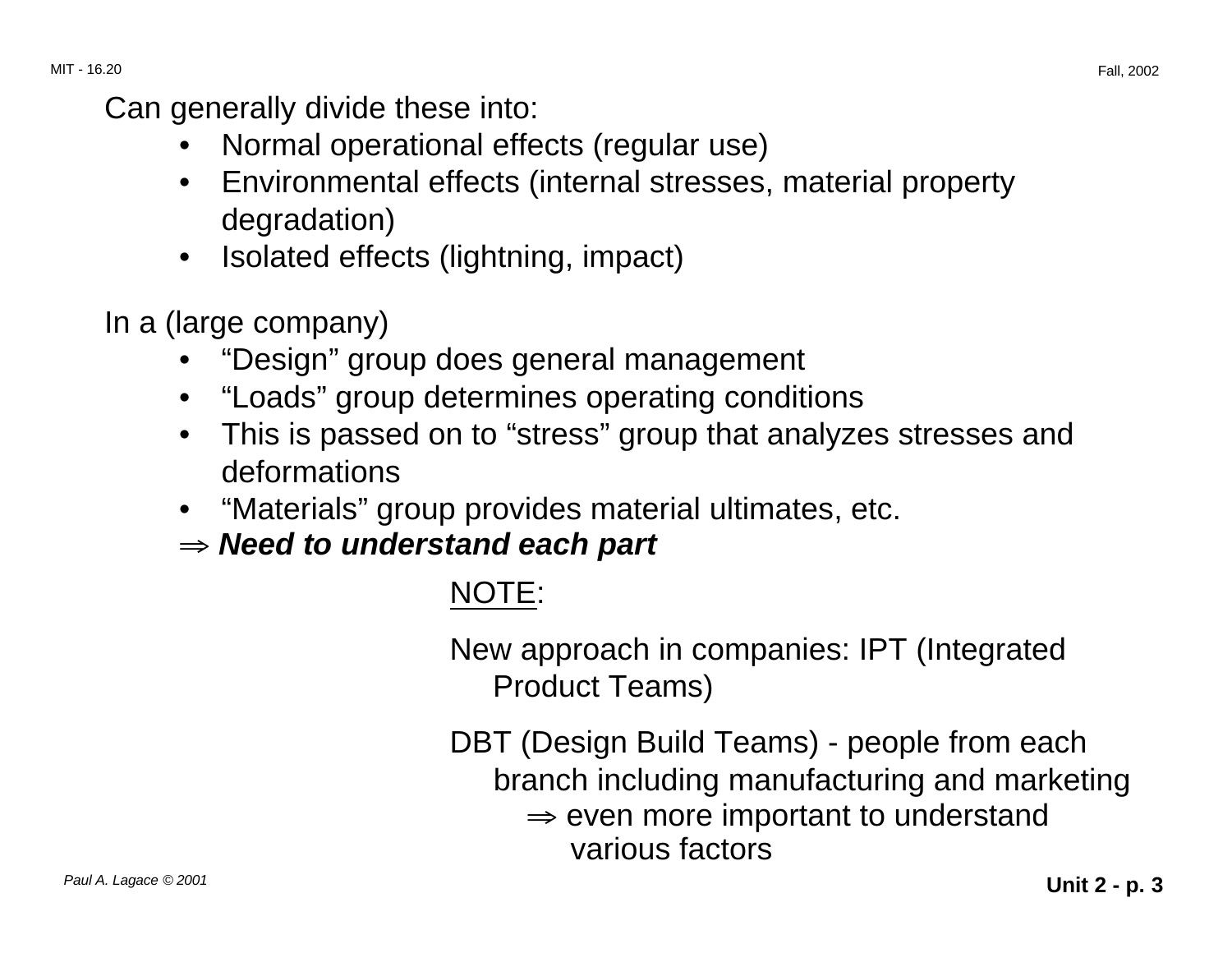# Factors, Margins, etc.

Two important definitions for static considerations

**Limit** Load/Stress/Condition: Maximum load/stress/condition where structure shows no permanent deformation.

**Ultimate** Load/Stress/Condition: Maximum load/stress/condition where structure does not "fail."

> Definition is key; often defined as "break" (i.e., carry no more load)

Operationally, the limit load is the maximum load the structure is expected to see

The ultimate load provides a "factor of safety" for unknowns

Ultimate Factor of Safety (U.F.S.) = Ultimate Load

Limit Load

This is a design value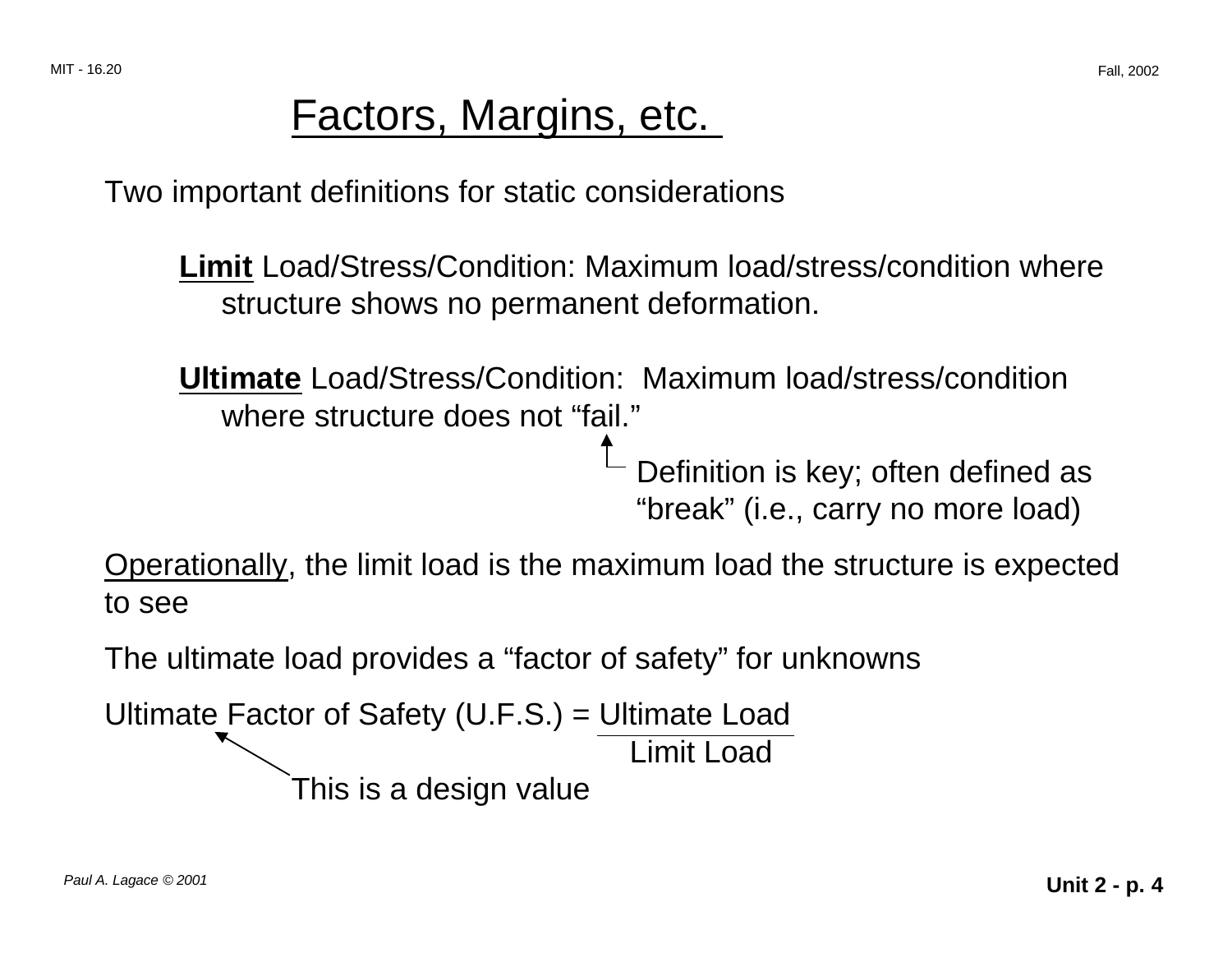#### F.O.S. is also a "Factor of Ignorance"

#### This accounts for

 $\rightarrow$  probability & statistics (also in material allowances)

U.F.S.  $=$  1.5 for Aircraft 1.25 for Spacecraft (unmanned)

Design is usually conservative and an additional "Margin of Safety" (M.O.S.) is used/results

Limit  $MOS = Tested Limit X - Limit X$ Limit X

Ultimate MOS = Tested Ultimate X  $-$  Ultimate X Ultimate X

**An MOS is an experimental reality.**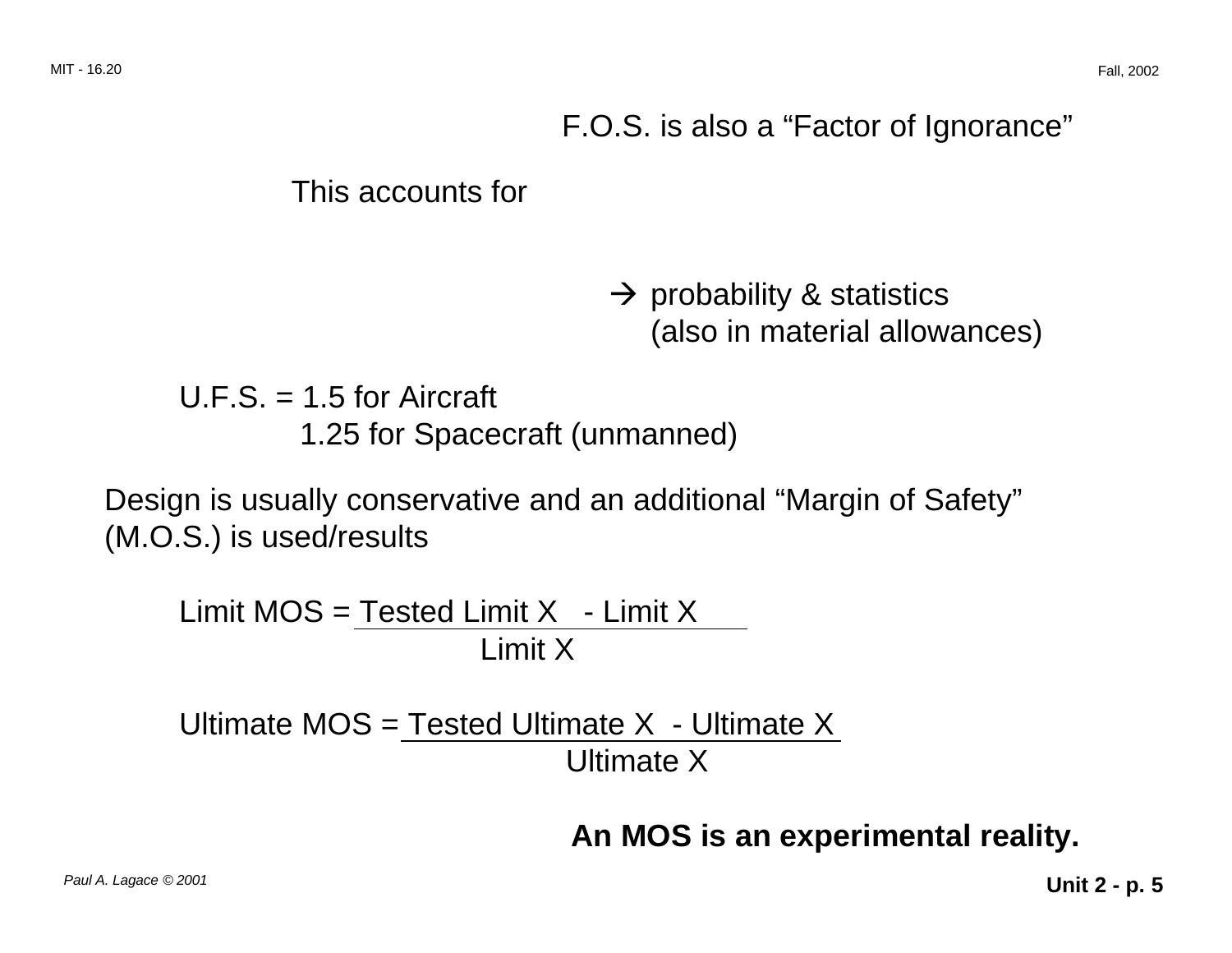#### Try to minimize M.O.S.

- Too conservative ⇒ too heavy
- -Not conservative enough  $\Rightarrow$  plane falls out of sky (things have flown with negative M.O.S.)

So, begin with "operational envelope", the way the structure will be used

- Aircraft --> v-n diagram
- Spacecraft, etc.

Then add special conditions (gusts, etc.)

Also need to account for

- Environmental effects
	- change in material properties
	- causes stresses and strains
- Special conditions
	- Lightning
	- -Impact
	- etc.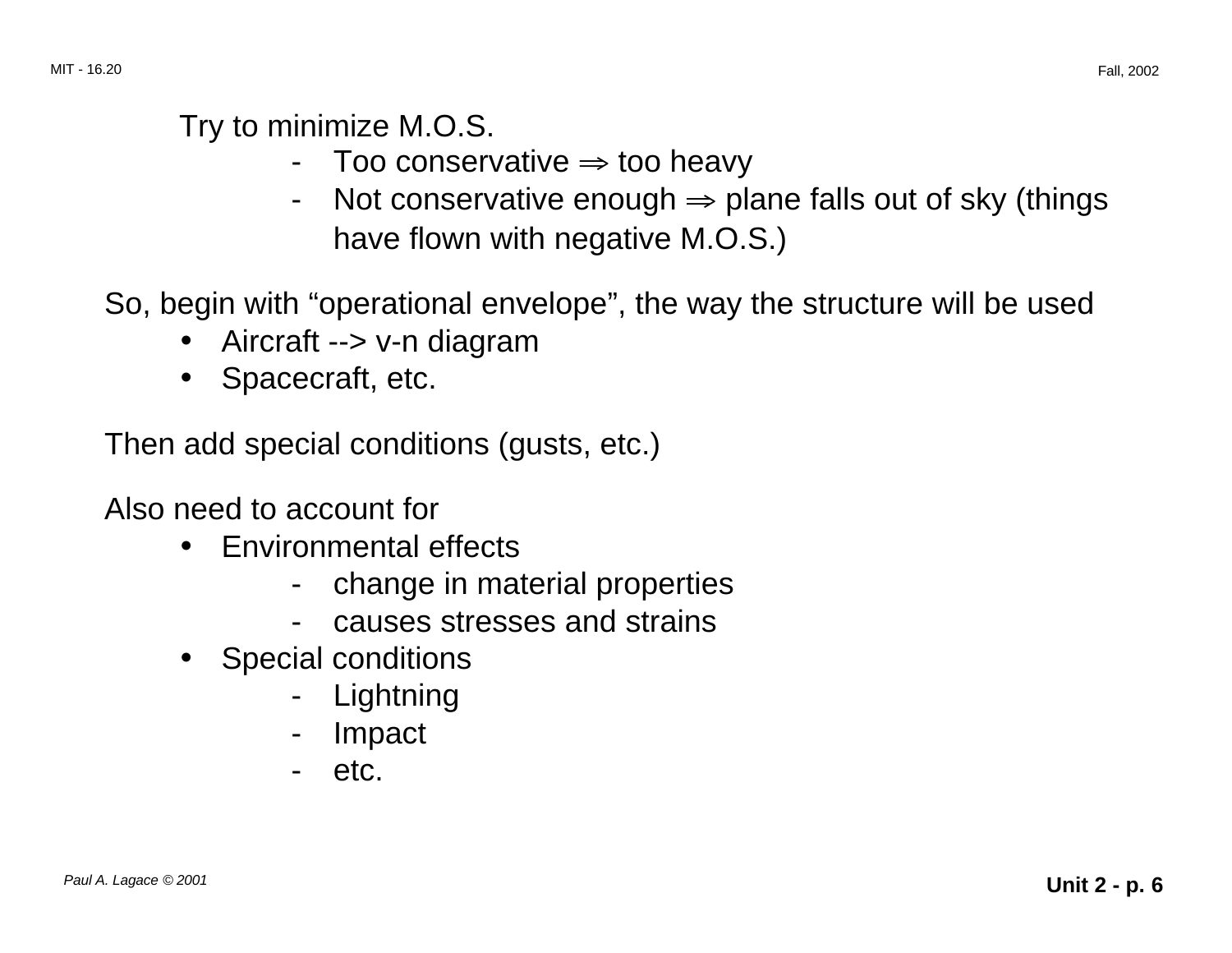- Fatigue (cyclic loading)
	- Effect on material properties
	- -Damage growth

# Example

A fighter aircraft has a gross take-off weight of 30,000 lbs. In a test of one wing, the wing fails at a total loading of 243,000 lbs. What is the margin of safety?

Definition of M.O.S. = Tested Ultimate - Ultimate Ultimate

We know: Tested Ultimate = 243,000 lbs. (for one wing)

How do we get the Design Ultimate?

Design Ultimate = Design Limit x Factor of Safety

For aircraft,  $F.O.S. = 1.5$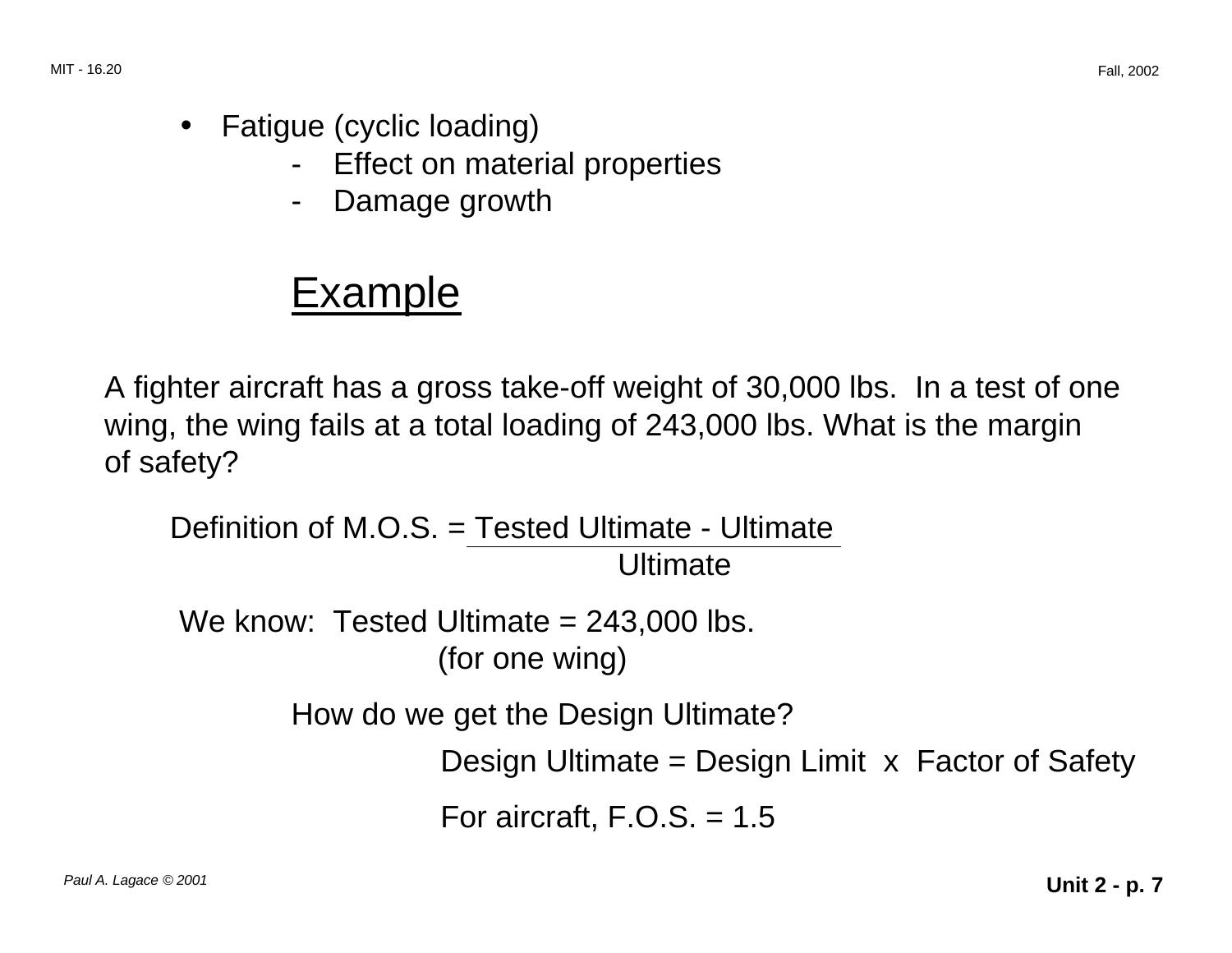How do we get the Design Limit? Use the v-n diagram From U.E., max n for fighter  $= 9 =$  limit n (Note: n for level flight  $= 1$  $\Rightarrow$  loading for level flight = weight)  $\Rightarrow$  Design Limit =  $n_{\text{limit}}$  x weight  $= 9 \times 30,000$  lbs.  $= 270,000$  lbs. But, each wing carries 1/2 of this Design limit load for one wing  $= 135,000$  lbs.  $\Rightarrow$  Design ultimate load for one wing = 202,500 lbs. Finally, M.O.S. =  $243,000$  lbs. -  $202,500$  lbs. 202,500 lbs.  $=$  40,500 lbs.  $=$  | 0.2 = M.O.S 202,500 lbs. **+ 20% margin**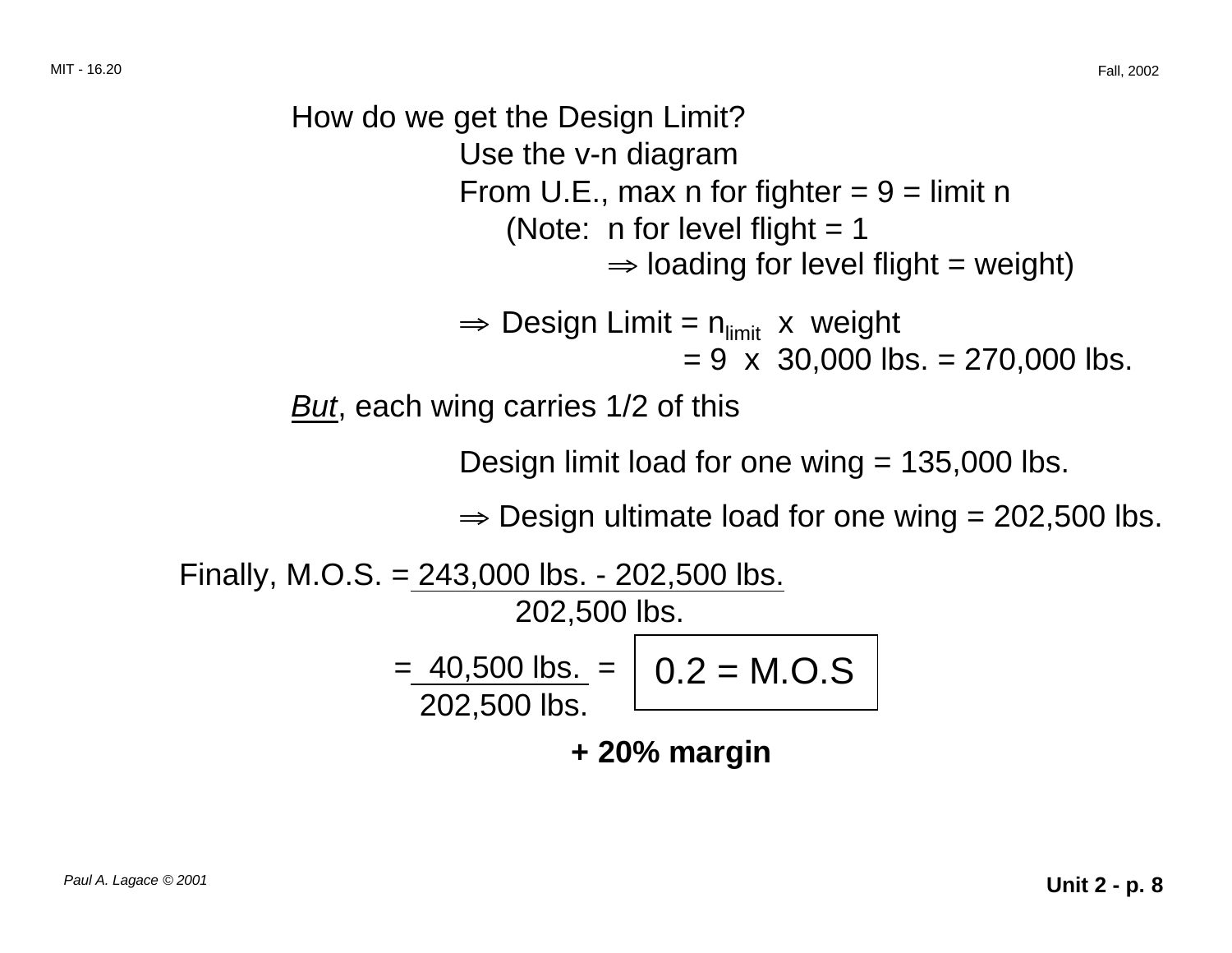# What is "failure"?

It depends on use….

….may be deflection based (CTE example) ….may be fracture ….may be buckling

Overall, you must consider:

.

.

.

Static Stresses

- Fracture
- Yielding
- -**Buckling**

**Deflections** 

- -**Clearances**
- Flutter
- Vibration
- -Tolerances (e.g., C. T. E.)